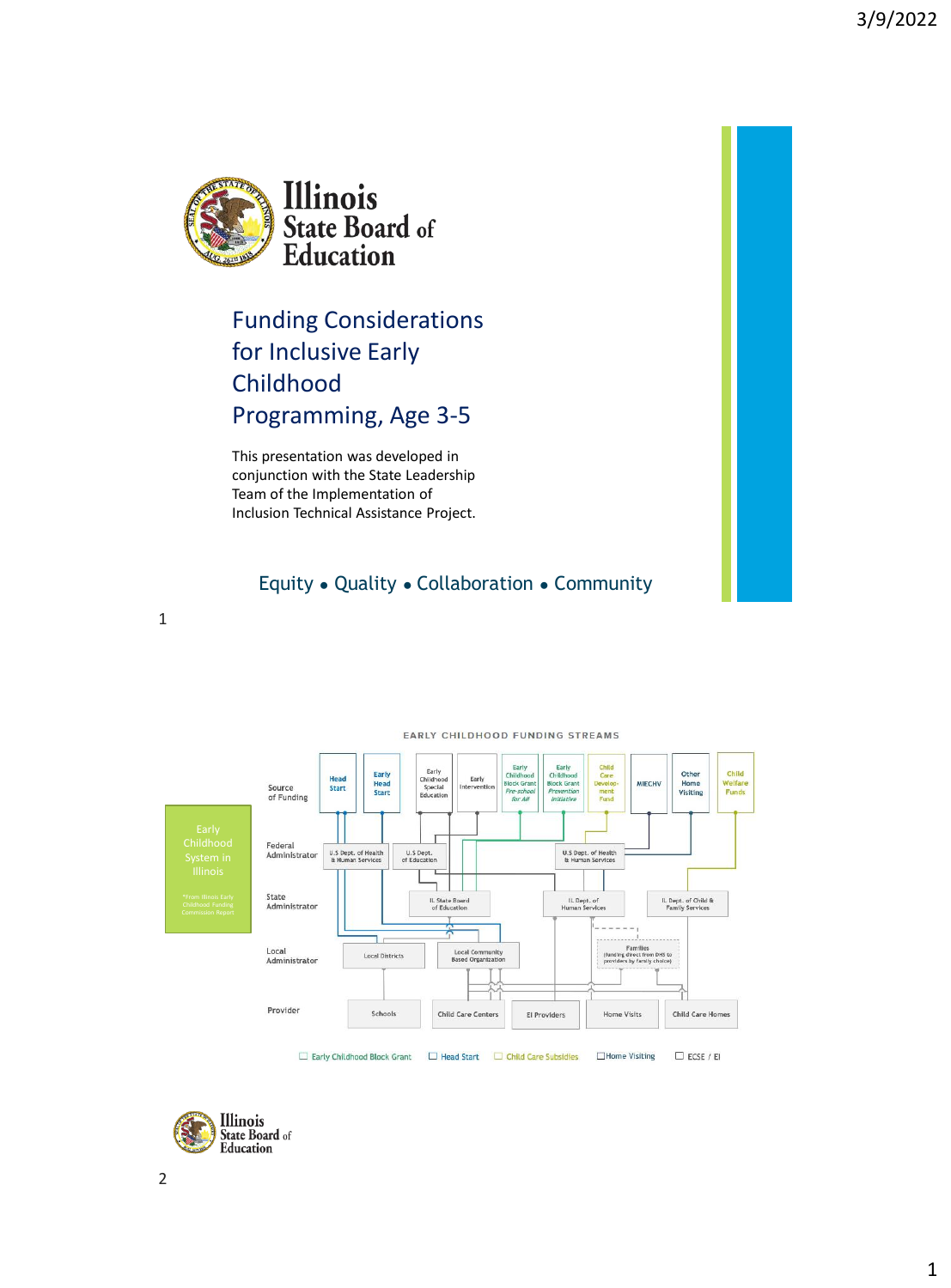

#### Funds Supporting IDEA Services for Preschool Aged Children in Illinois

**Illinois** State Board of Adapted from the Early Childhood Technical Assistance Funding Toolkit Education

# Funding Stream Information

#### **Federal Education Funds**

- IDEA
	- Established to provide grants to States to serve young children with disabilities, ages 3 through 5 years.
- Title I
	- Title I districts may utilize Title I, part A funding to support preschool programs by providing supplemental academic support and learning opportunities to help children master challenging curricula and meet State standards in core academic subjects.
- Preschool Development Grants
	- Differs significantly from the previous Preschool Development Grants. Designed to fund states to conduct a comprehensive statewide birth through five needs assessment followed by in-depth strategic planning, while enhancing parent choice and expanding the current mixed delivery system consisting of a wide range of provider types and settings, including child care centers and home-based child care providers,



Adapted from the Early Childhood Technical Assistance Funding Toolkit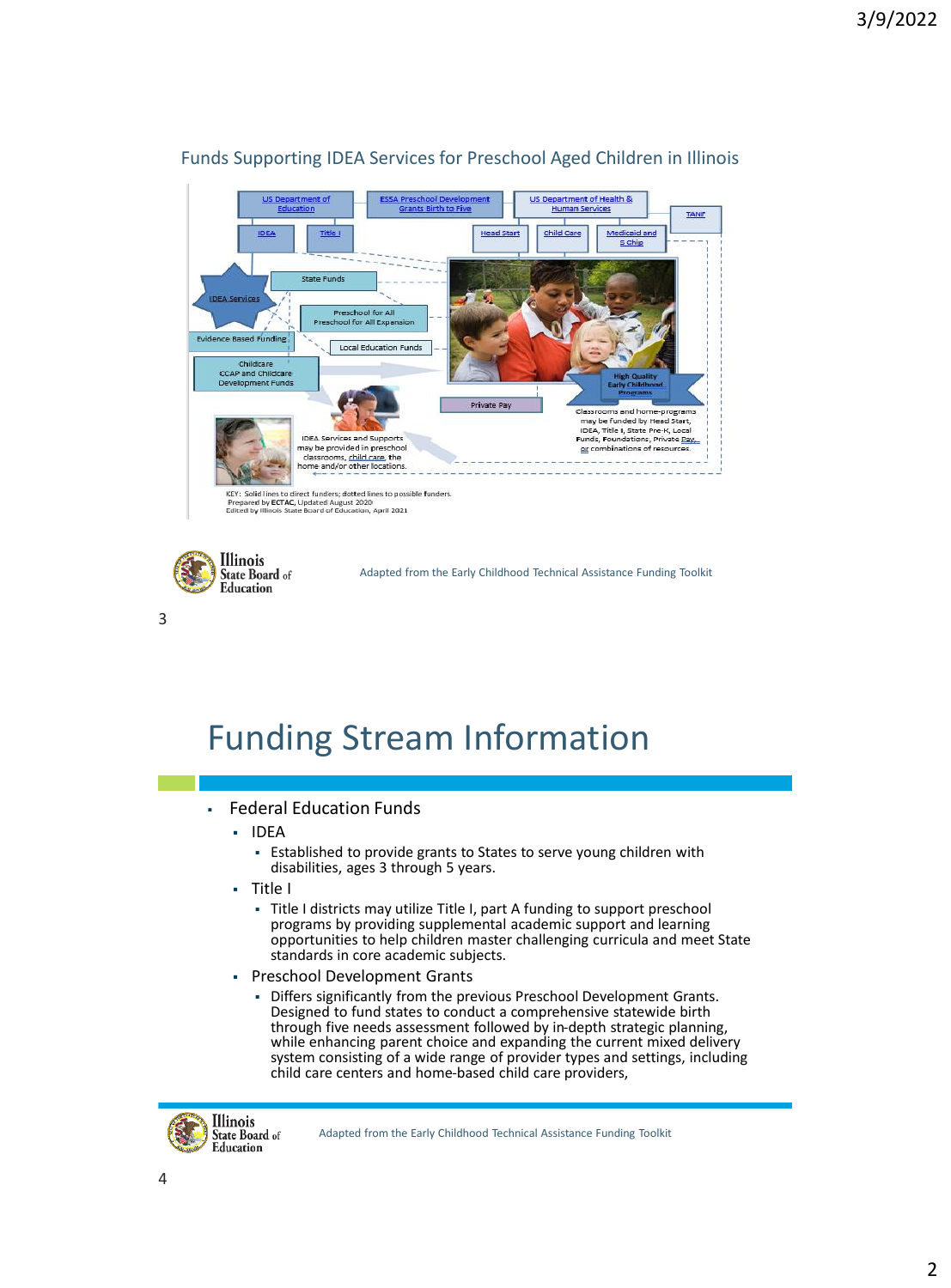# Funding Stream Information

#### ▪ Federal Health and Human Services Funds

#### **Head Start**

- Head Start programs are free, federally funded programs designed to promote school readiness for<br>Children from low-income families. Head Start programs serve children between 3 and 5 years old.<br>These programs encourage par opportunities for parents to volunteer in the program, and special activities. Head Start also links children and families to other services in the community.
- Child Care and Development Block Grant (CCDF)
	- CCDF assists low-income families, families receiving temporary public assistance, and those transitioning from public assistance in obtaining childcare so they can work or attend training/education.
- Medicaid
	- Medicaid is a health insurance which pays for services for children, including preventive care,<br>immunizations, screening and treatment of health conditions, doctor and hospital visits, and vision and<br>dental care for fami
- Temporary Assistance for Needy Families (TANF)
	- to assist needy families with children so that children can be cared for in their own homes; reduce dependency by promoting job preparation, work, and marriage; reduce and prevent out-of-wedlock pregnancies; and to encourage the formation and maintenance of two-parent families.



Adapted from the Early Childhood Technical Assistance Funding Toolkit

5

### Early Childhood Programs Comparison **Worksheet**

|                                        |                                                                              | <b>PROGRAMS</b>                                                                                |                                                                                                                                                         |                                                                    |                                                                    |                                                                                     |  |  |  |  |  |  |
|----------------------------------------|------------------------------------------------------------------------------|------------------------------------------------------------------------------------------------|---------------------------------------------------------------------------------------------------------------------------------------------------------|--------------------------------------------------------------------|--------------------------------------------------------------------|-------------------------------------------------------------------------------------|--|--|--|--|--|--|
| <b>ELEMENTS</b>                        | <b>Preschool for All</b><br>(PFA)                                            | Preschool for All<br><b>Expansion (PFAE)</b>                                                   | <b>Head Start</b>                                                                                                                                       | <b>Special Education</b>                                           | <b>Title I/ESSA</b>                                                | <b>Child Care</b>                                                                   |  |  |  |  |  |  |
| <b>Program Structure and Oversight</b> |                                                                              |                                                                                                |                                                                                                                                                         |                                                                    |                                                                    |                                                                                     |  |  |  |  |  |  |
| <b>State Agency</b><br>State Lead      | Illinois State Board of<br>Education (ISBE)<br>Early Childhood<br>Department | <b>ISBE</b><br>Early Childhood<br>Department                                                   | (Federal) US<br>Department of Health<br>and Human Services<br>Illinois Head Start<br>Association and Head<br><b>Start State</b><br>Collaboration Office | <b>ISBE</b><br>Special Education<br>Department                     | <b>ISBE</b><br><b>Title Grants</b><br>Administration<br>Department | Illinois Department of<br>Human Services (IDHS)<br>Child Care Assistance<br>Program |  |  |  |  |  |  |
| <b>Web-Site</b>                        | https://www.isbe.net/<br>Pages/Preschool-For-<br>All.aspx                    | https://www.isbe.net/P<br>ages/Preschool-<br>Development-Grant-<br><b>Expansion-Grant.aspx</b> | http://ilheadstart.org/                                                                                                                                 | https://www.isbe.net/P<br>ages/Special-Education-<br>Programs.aspx | https://www.isbe.net/<br>Pages/Title-I.aspx                        | https://www.dhs.state.<br>il.us/page.aspx?item=3<br>0355                            |  |  |  |  |  |  |

<https://www.isbe.net/Documents/EC-Program-Comparison-Worksheet.pdf>

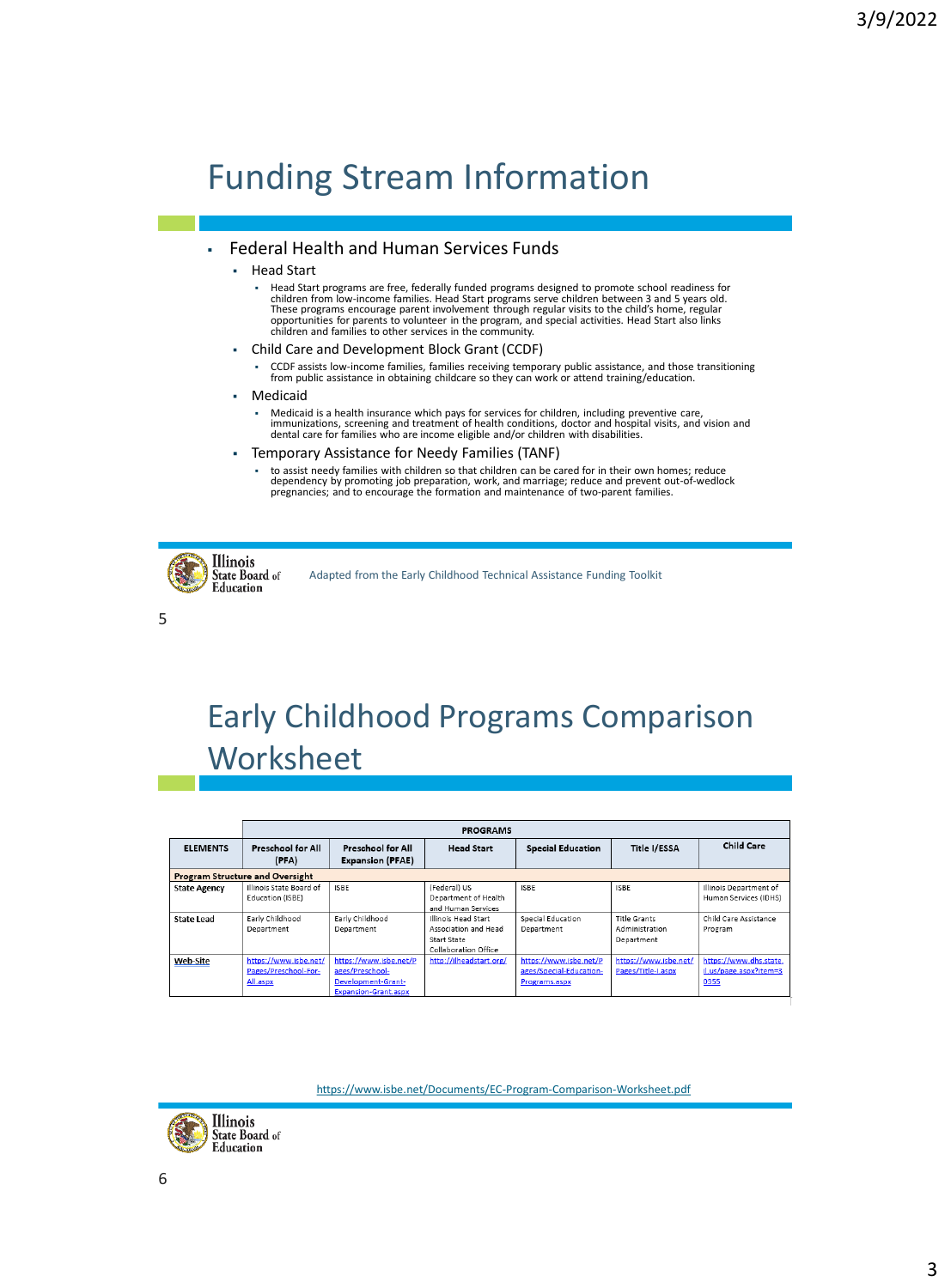### Utilizing Different Funding Streams to Support Children with Special Needs **<sup>7</sup>**



7

### Use of IDEA Funds

- Used for students who qualify for an IEP
- Special education teachers
- **Administrators**
- Related services providers
- Providing the services of special education teachers and related services providers in community-based settings
- Specialized equipment or devices
- **Materials and supplies**
- Professional Development
- Technology for recordkeeping, data collection
- Case management activities for providing services described in a child's IEP
- Purchase placement in community-based program
- **Transportation**



Illinois State Board of Education

Adapted from the Early Childhood Technical Assistance Funding Toolkit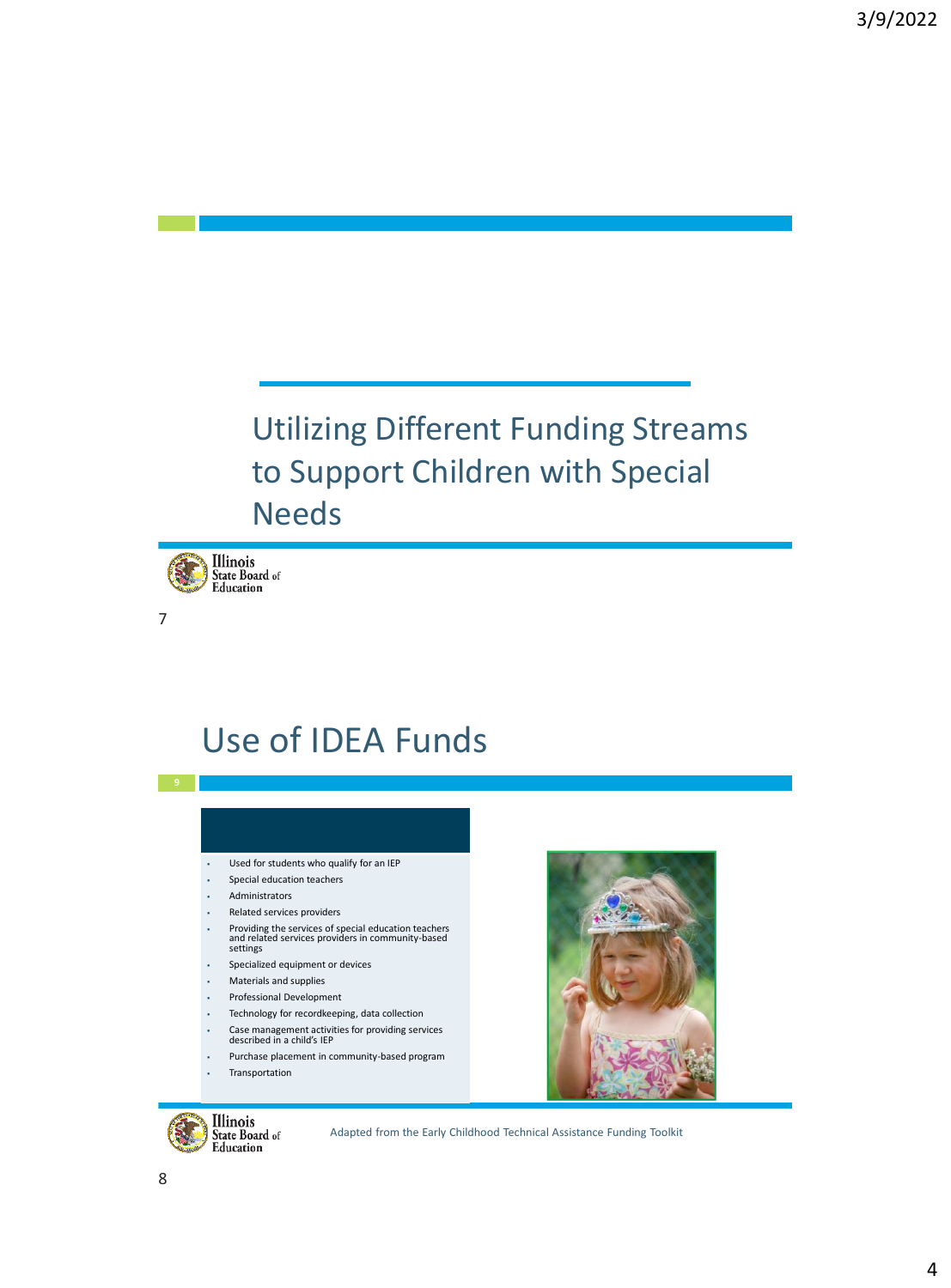### Use of Early Childhood Block Grant Funds



Illinois State Board of Education

9

### Transportation Funding- ISBE

- Least Restrictive Environment applies to transportation.
- If a district elects to transport regular education prekindergarten students, it may claim reimbursement if the student(s) ride on a regular route with other kindergarten through grade 12 students.
- Prekindergarten regular education students who are transported on an exclusive prekindergarten route are considered non-reimbursable for claim purposes.
- Regular education pre-K students who reside 1.5 miles or more who are enrolled to be transported on a regular route are eligible for reimbursement. If only one or two of the students have an IEP on the route, the miles would be prorated based on the ratio of regular education pre-K students to special education pre-K students. All mileage should be accounted for to and from school.
- Only students with an IEP for transportation are reimbursable for state reimbursement on the transportation claim under the special ed category.
- Districts can transport to and from where the child is and does not have to be the home only (district policy).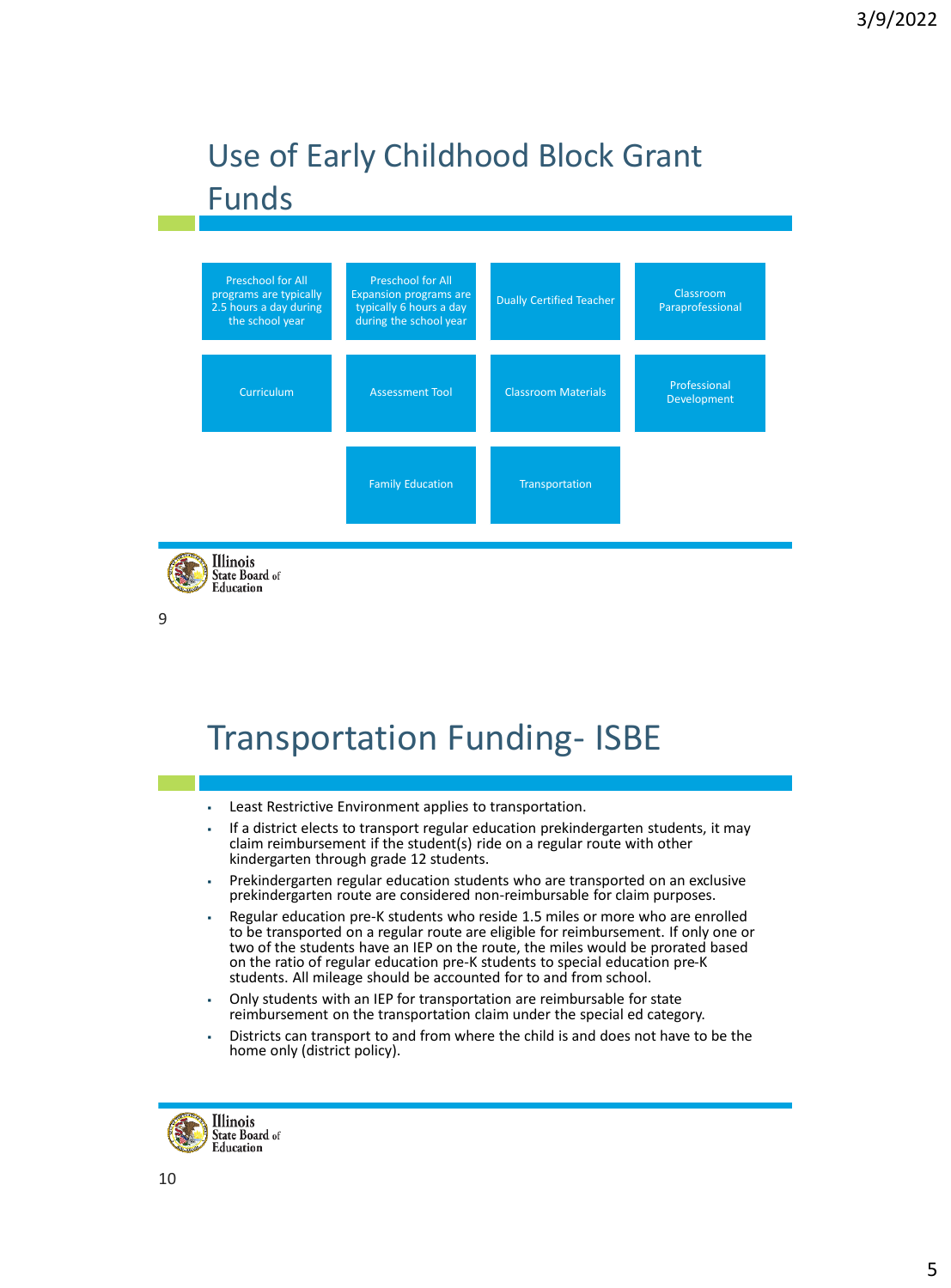### Transportation Resources

- Pupil transportation reimbursement chart: [https://www.isbe.net/Documents/Reporting-PreK-Mileage-Appendix-](https://www.isbe.net/Documents/Reporting-PreK-Mileage-Appendix-E.pdf)E.pdf. This mentions early childhood regular and special education students together.
- [Pupil transportation FAQ: https://www.isbe.net/Documents/pupil-transp](https://www.isbe.net/Documents/pupil-transp-faq.pdf)faq.pdf. Questions 4, 5, 41, 90, 95 apply specifically to early childhood.
- Special Education transportation: [https://www.isbe.net/Documents/special\\_needs\\_transport.pdf.](https://www.isbe.net/Documents/special_needs_transport.pdf) The first few pages discuss IDEA and the laws around transportation. There is also a section on early childhood.



11

### Use of Head Start Funds

- Head Start programs operate a minimum of 3.5 hours per day. Most operate a 6- or 7-hour day. Programs must operate at least 1380 hours per year.
- Head Start programs must enroll 10% of students with disabilities, but LEAs remain responsible for providing the services
- Cost sharing for professional development and other services pertaining to children is encouraged.
- Each classroom must have, at minimum, 1 teacher and 1 aide or 2 teachers. Programs must follow Head Start Program Performance Standards for teacher and aide education requirements or the Illinois DCFS Licensing Standards whichever is stricter.
- Head Start programs must collaborate with their LEAs and develop Interagency Agreements to improve service delivery to enrolled children with IEPs or IFSPs
- Head Start supplies classroom materials and supplies

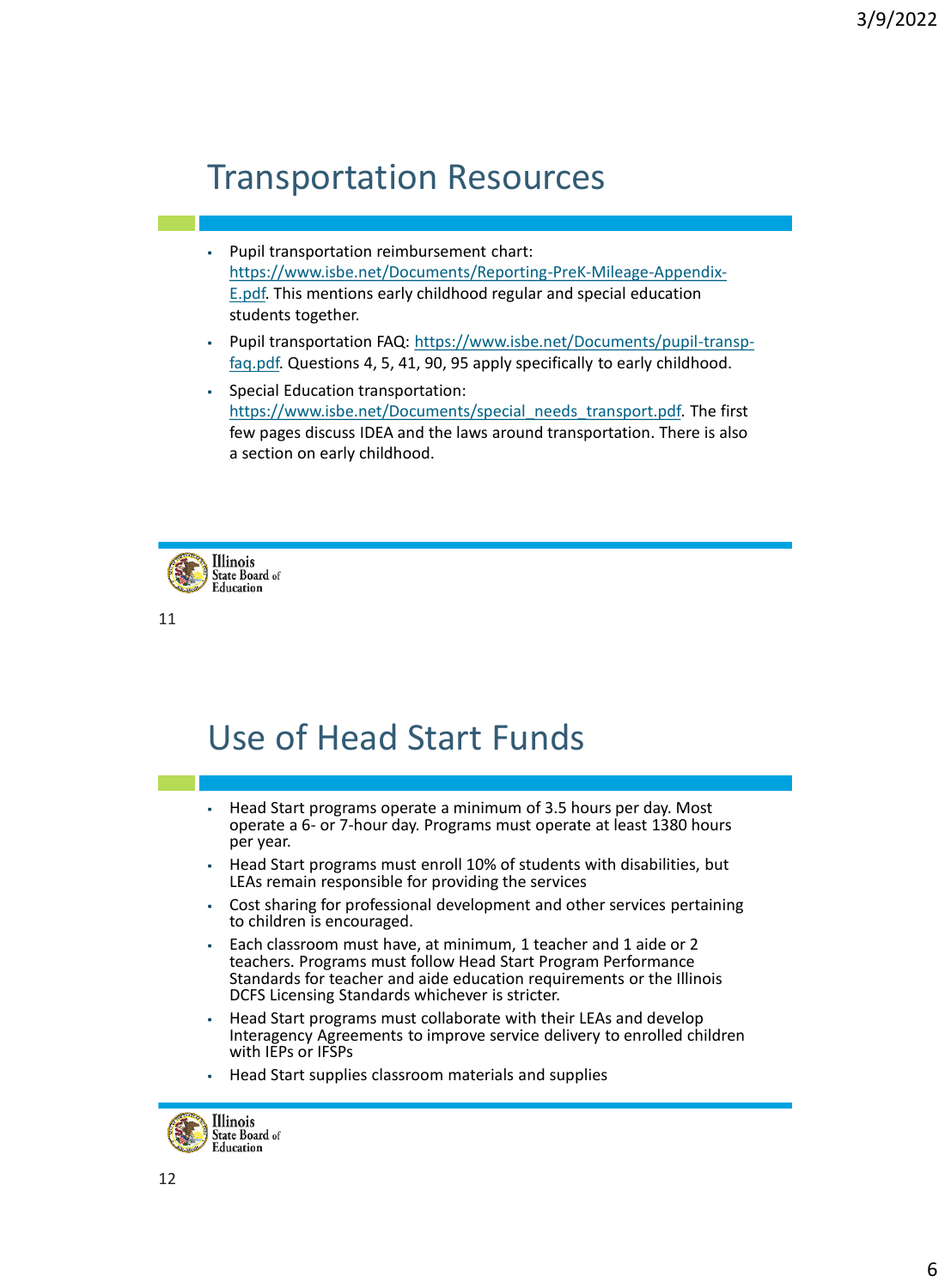### Use of Childcare Development Funds (CCDF)



13

### Use of Title I Funds

Funds may be utilized for activities that focus on the need of the LEA's eligible students:

- Compliment or extend programs based on early learning
- Increase days or extend time
- Increase the quality of the program
- Enrich services through the provision of extra personnel for Title I students
- Supplement or expand existing learning programs
- Coordinate with and support eligible children enrolled in other preschool programs
- Professional Development for parent and family engagement strategies for Title I Early
- Childhood Educators
- School readiness services to promote transition

**Schoolwide:** If a school operates as schoolwide, Title I funding may serve all students residing within the attendance area. If the school cannot serve all students, it must establish and apply selective criteria to ensure that the most at-risk students are served.

**Targeted Assistance:** If a school is targeted assistance, then only students identified as failing, or most at risk of failing, to meet state standards when they reach school age are eligible to be served with Title I funds.

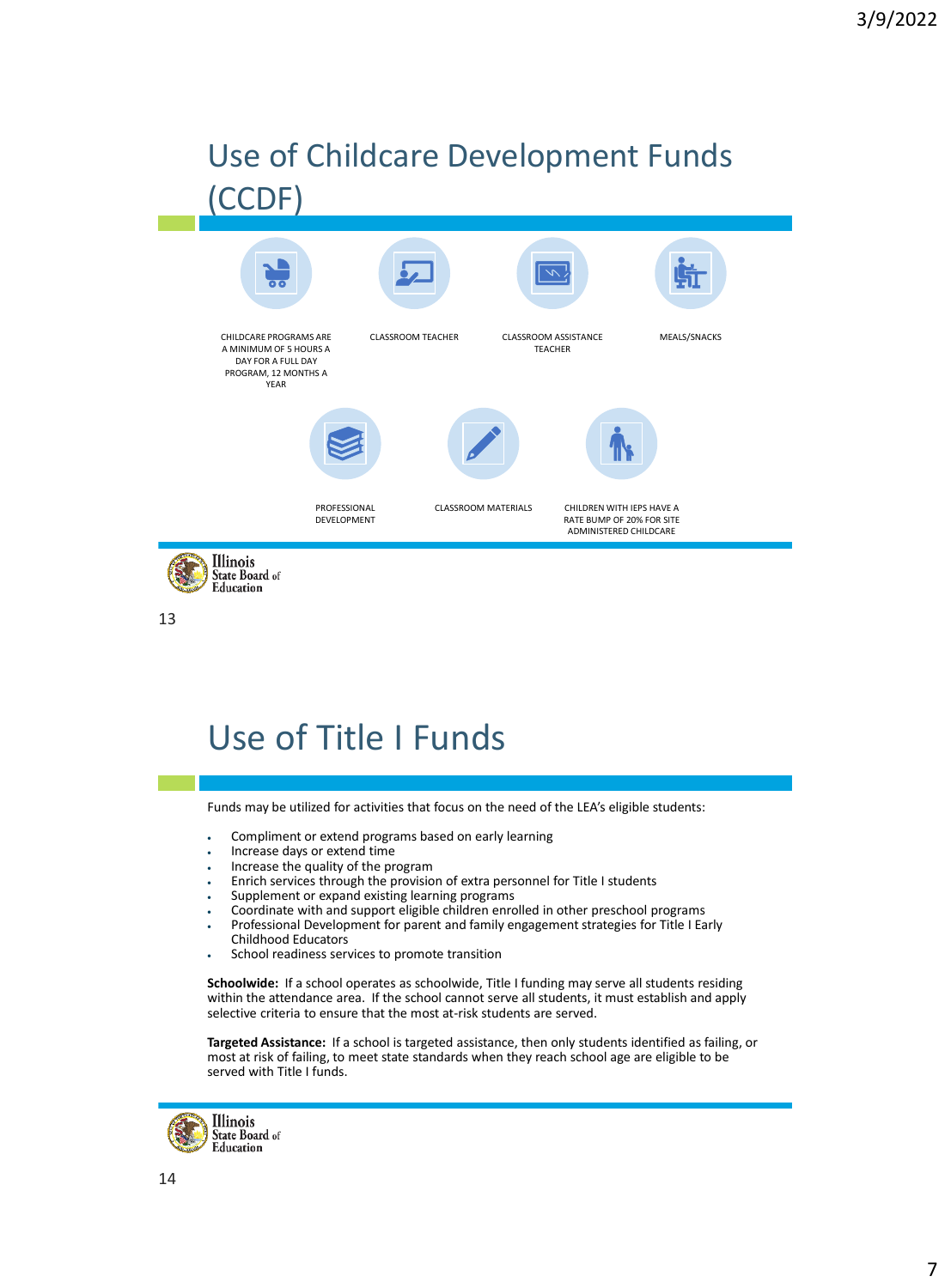### Use of Title I Funds continued

- **District Wide Preschool:** Districts may reserve a portion of Title I funds off the top off its allocation to operate a preschool program for eligible children within the district as a whole or in a portion. An LEA may use Title I funds to implement a districtwide preschool program to benefit all preschool students, only if all schools in the LEA are operating schoolwide programs.
- Eligibility of utilizing Title I funds depend on the type of Title I program (schoolwide/targeted) in each LEA's attendance center.

<https://www.isbe.net/Documents/EC-Title-I.pdf>



15

### IL Evidence Based Funding Formula

School districts receive funding through the funding formula to provide services to preschool aged students with IEPs across all settings

Preschool aged children with IEPs are counted towards a district's enrollment count. EBF uses each district's total Average Student Enrollment to determine the number of positions to support the special education population.

Preschool aged children with IEPs student counts come from the IStar Student Approval system. Students with an approved enrollment record on October 1st and March 1st in the Student Information System (SIS) will be counted.

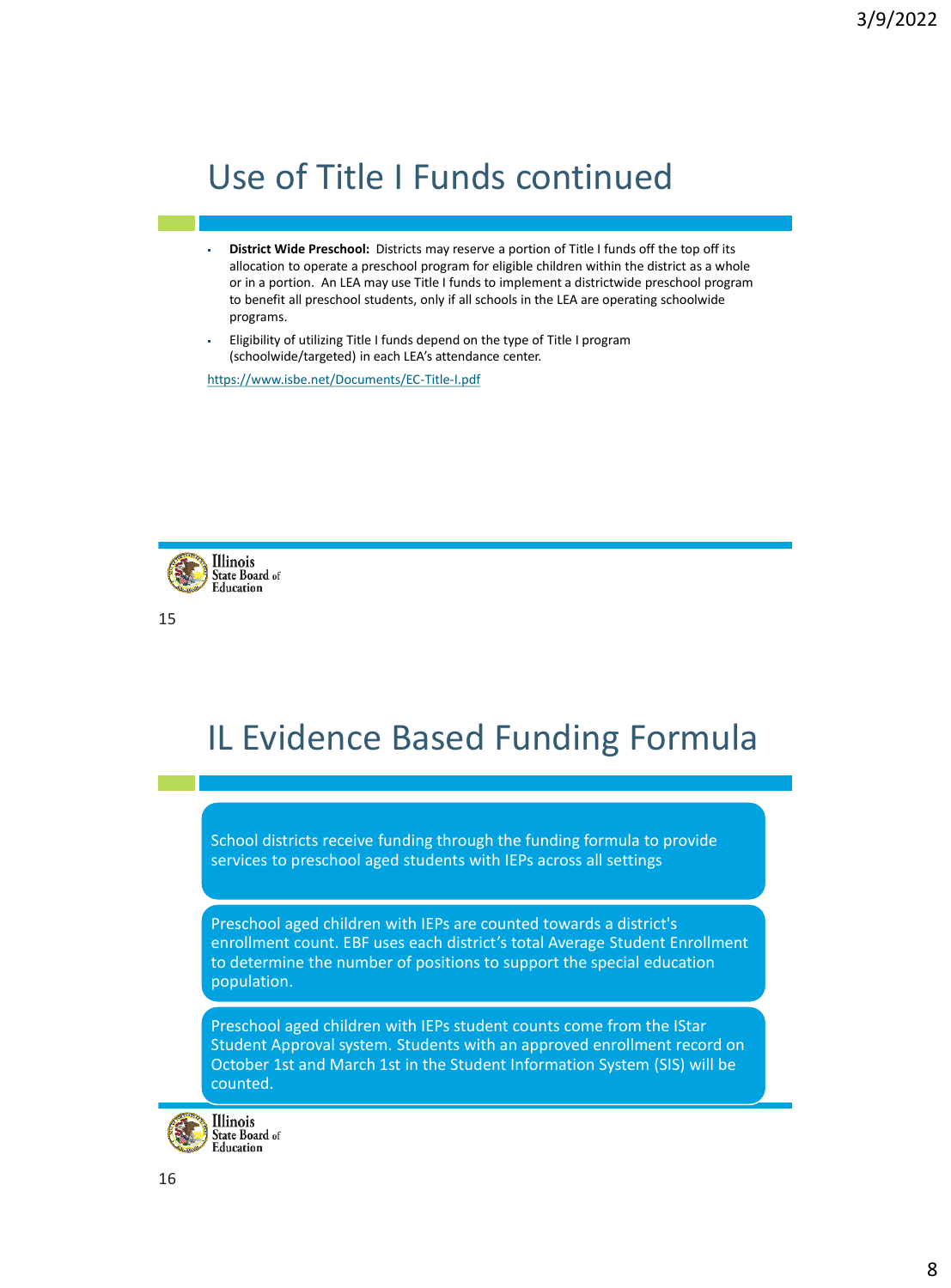### Funding Examples

These examples are not meant to be fully comprehensive. They should provide ideas on how funding can be combined to create programs.



17

### Braiding

- Financial assistance from several sources is coordinated to support a single initiative or strategy, while each individual award maintains its award-specific identify.
- Allows LEAs and schools to include other federal or state grants to lessen duplicate efforts for a holistic/comprehensive program.

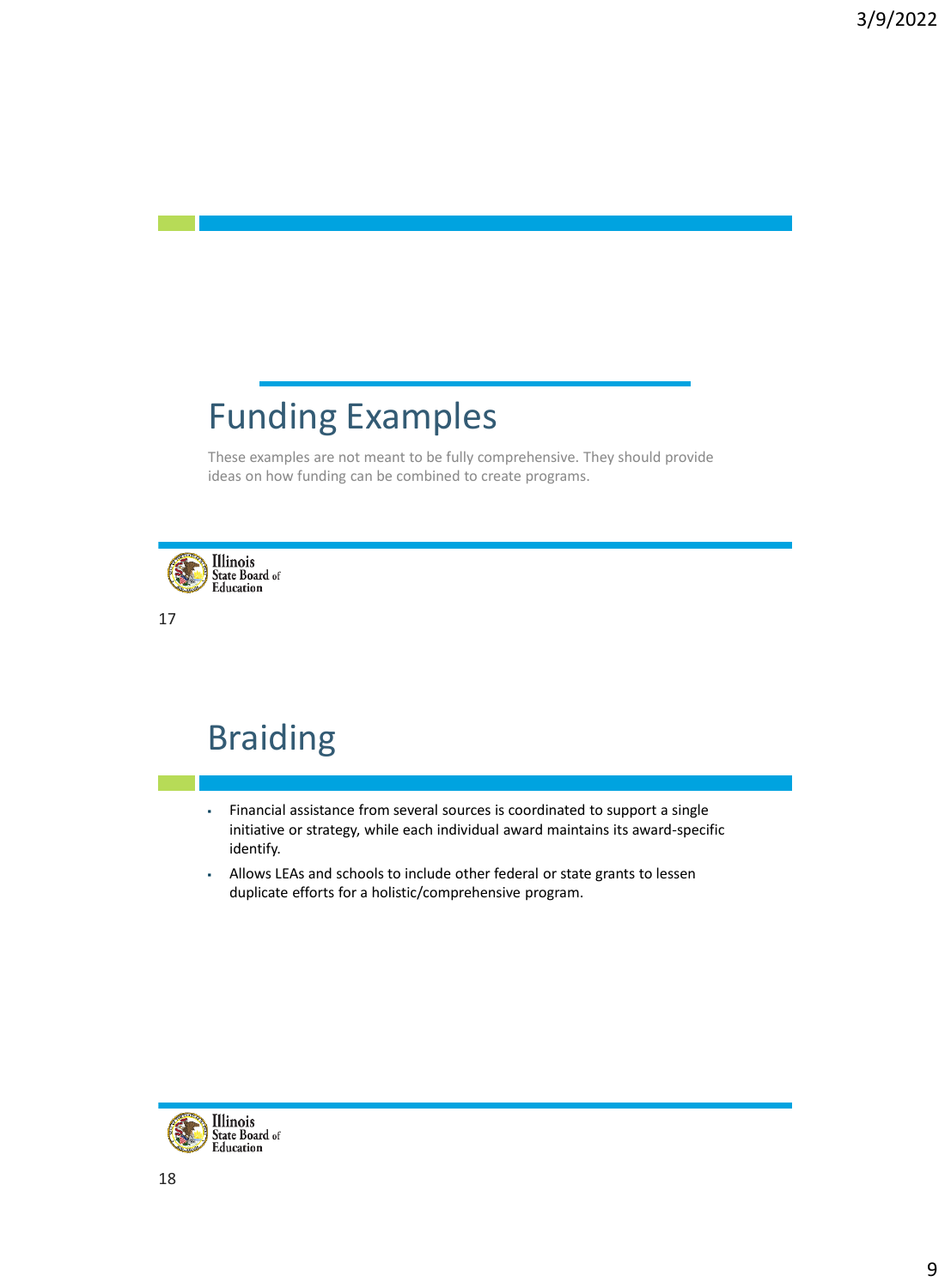### Layered Funds



Private / Philanthropic

Federal IDEA

State Pre-K

Title I Funds

Community Funds

Federal Head Start



19

Adapted from the Early Childhood Technical Assistance Funding Toolkit

# Preschool for All and Head Start for Full Day Programming

#### First Layer

• The LEA/program is a Preschool for All program. These are the funds the program is receiving to operate.

#### Second Layer

• The LEA/program is also a Head Start site. They use Head Start funding to make this a full day classroom and layer on comprehensive services required by Head Start.

#### Third Layer:

• Students with an IEP are enrolled in this classroom. IDEA funds are used to provide special education services and collaboration support, including materials or specialized equipment necessary to implement the IEP.





Source: <https://pdg.grads360.org/services/PDCService.svc/GetPDCDocumentFile?fileId=26705>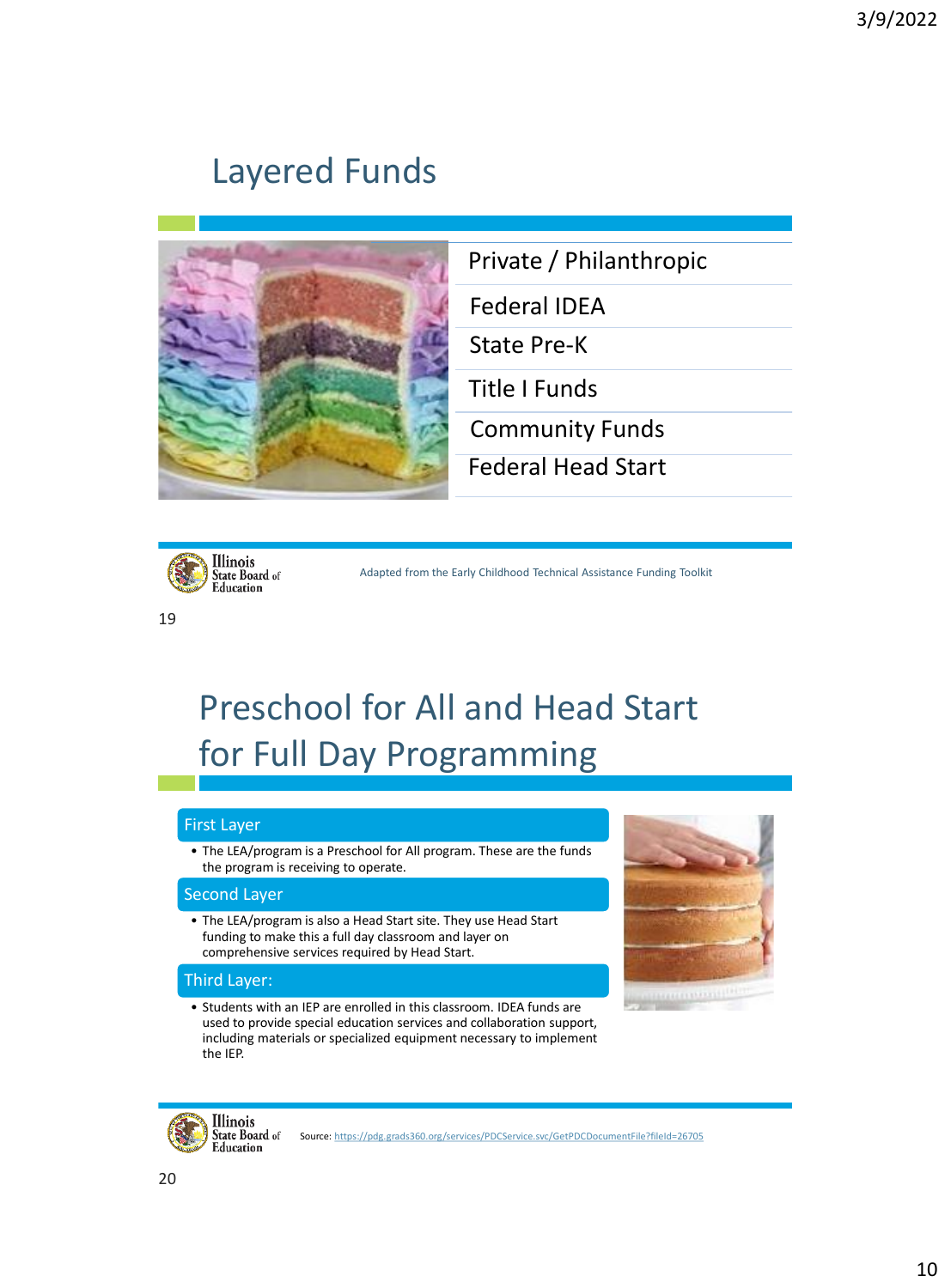# Full Day Child Care Center

#### First Layer

• The family pays for the child to attend a community childcare center and in some circumstances, CCAP funding offsets the costs

#### Second Layer

• The child qualifies for an IEP. The resident district uses IDEA funds to provide special education services and collaboration support, including materials or specialized equipment necessary to implement the IEP at the childcare setting.





21

### Private Preschool/IDEA

#### First Layer

• A student qualifies for an IEP and the team recommends a general education setting. The student is not enrolled anywhere, so the district utilizes IDEA funds to purchase a slot/pay for tuition in a community preschool program.

#### Second Layer

• IDEA funds are used to provide special education services, and collaboration support, including materials or specialized equipment necessary to implement the IEP.

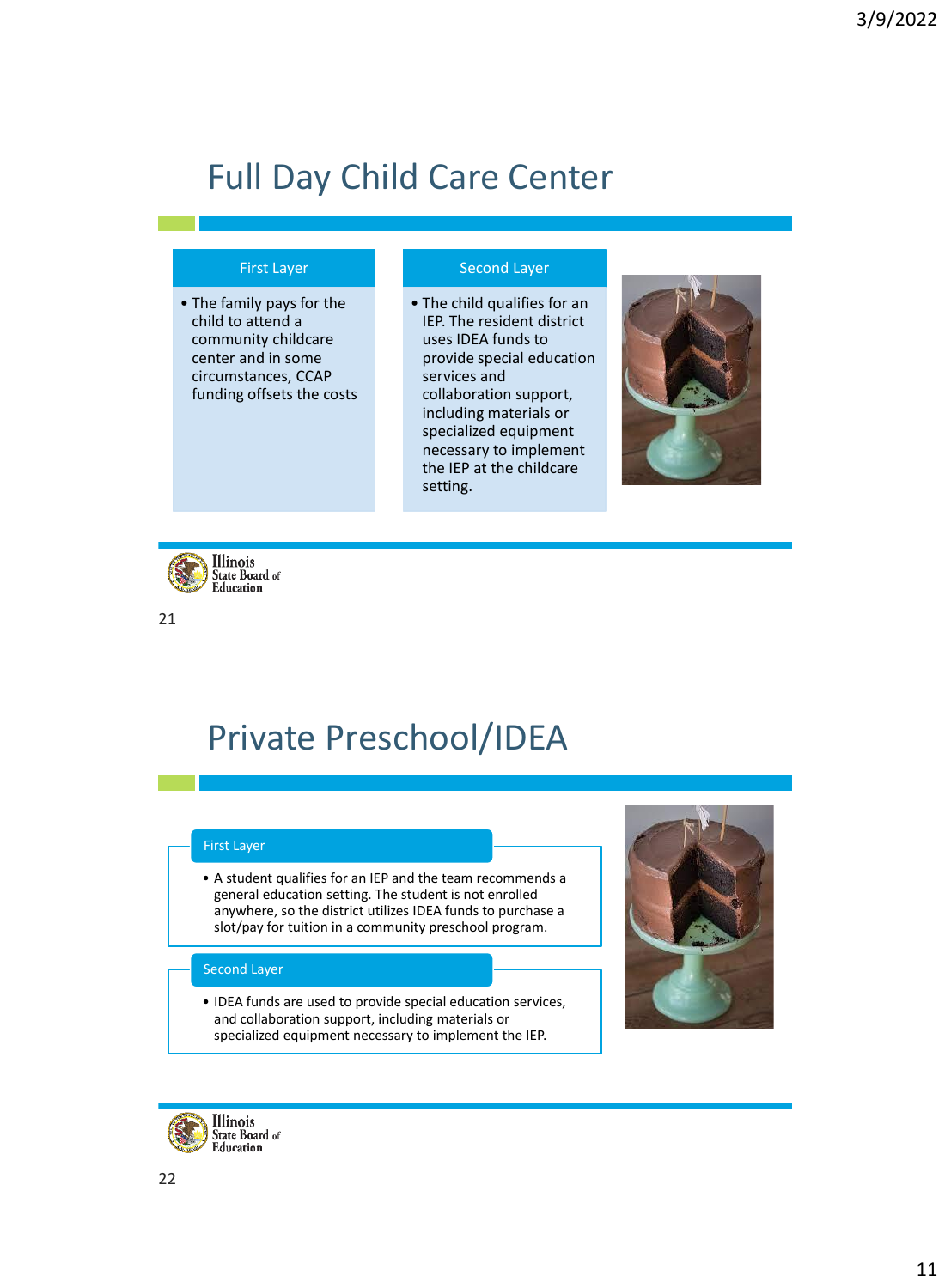### Head Start/IDEA

#### First Layer

• The student is enrolled in the local Head Start program. Head Start funds are used to provide for the general programming. Cost sharing provided to pay for professional development of Head Start staff.

#### Second Layer

• Students with an IEP are enrolled in this classroom. IDEA funds are used to provide special education services and collaboration support, including materials or specialized equipment necessary to implement the IEP.



23

### Head Start – Child Care Full Day

#### First Layer

• The student is enrolled in the local Head Start half day program. Head Start funds are used to provide for the general programming.

#### Second Layer

• CCDF funds are used to provide childcare services the remaining part of the day. These funds are also utilized to make the program a year long program.

#### Third Layer:

• Students with an IEP are enrolled in this classroom. IDEA funds are used to provide special education services and collaboration support, including materials or specialized equipment necessary to implement the IEP.

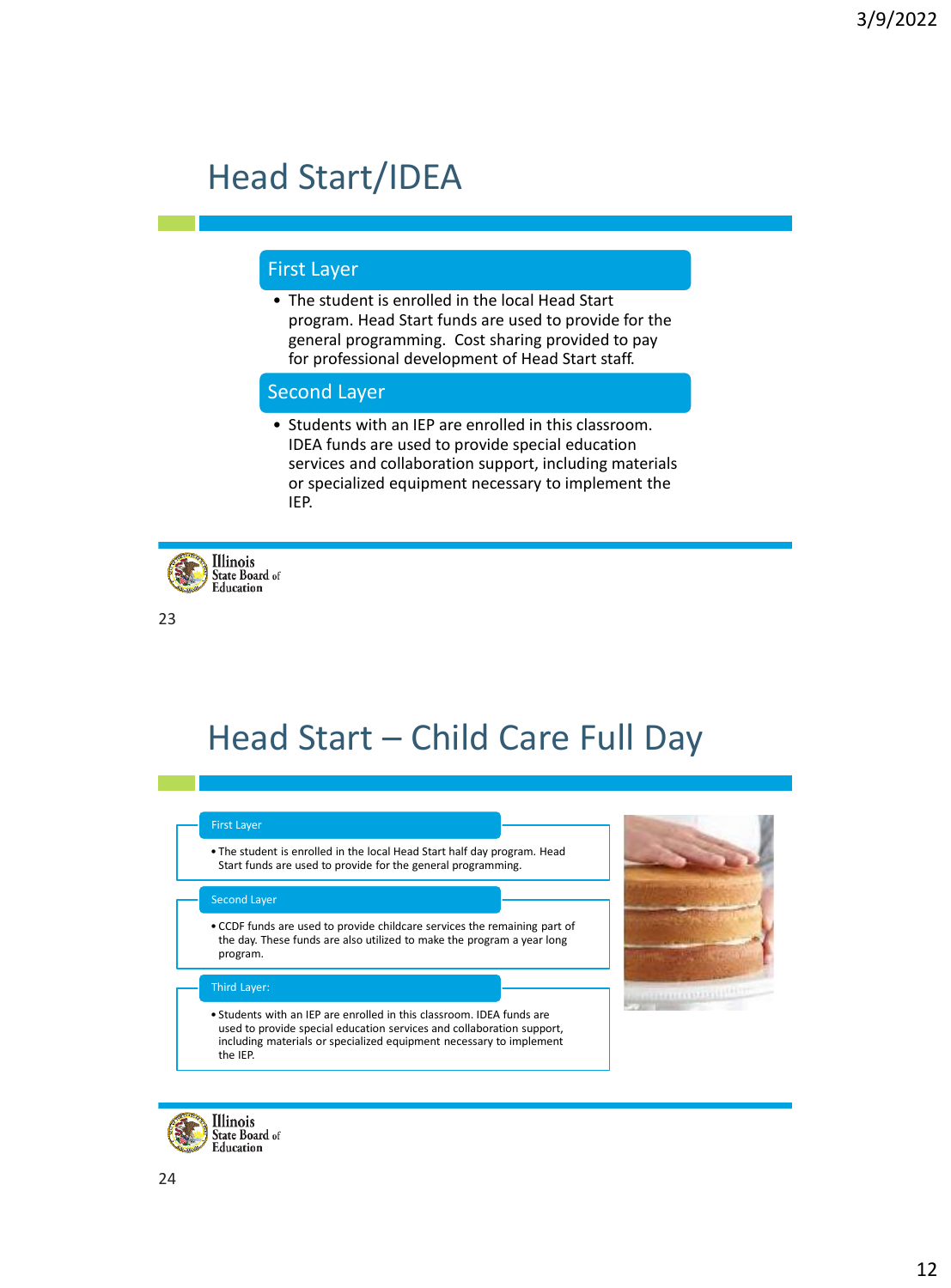### Tuition Based School Classroom

| <b>First Layer</b>                                                                                                                                                                   | <b>Second Layer</b>                                                                                              | <b>Third Layer:</b>                                                                                                                                                                                                                                          |
|--------------------------------------------------------------------------------------------------------------------------------------------------------------------------------------|------------------------------------------------------------------------------------------------------------------|--------------------------------------------------------------------------------------------------------------------------------------------------------------------------------------------------------------------------------------------------------------|
| • The preschool<br>program is a tuition<br>funded program.<br>Tuition funds the<br>teacher, curriculum,<br>assessment,<br>materials, and<br>general functioning<br>of the classroom. | • Tuition does not<br>fully fund the<br>program, so the<br>school district uses<br>local funds to fully<br>fund. | • Students with an IEP<br>are enrolled in this<br>classroom. IDEA<br>funds are used to<br>provide special<br>education services<br>and collaboration<br>support, including<br>materials or<br>specialized<br>equipment<br>necessary to<br>implement the IEP. |



25

### Full Day-Year Long Programming

#### First Layer

• The student is enrolled in the local Head Start half day program. Head Start funds are used to provide for the general programming.

#### **Second Layer**

• The Head Start program is also a Preschool for All program. These funds are used to make the program a full day program.

#### Third Layer:

• CCDF funds are used to provide childcare services the remaining part of the day. These funds are also utilized to make the program a year long program.

#### Fourth Layer:

• Students with an IEP are enrolled in this classroom. IDEA funds are used to provide special education services and collaboration support, including materials or specialized equipment necessary to implement the IEP.



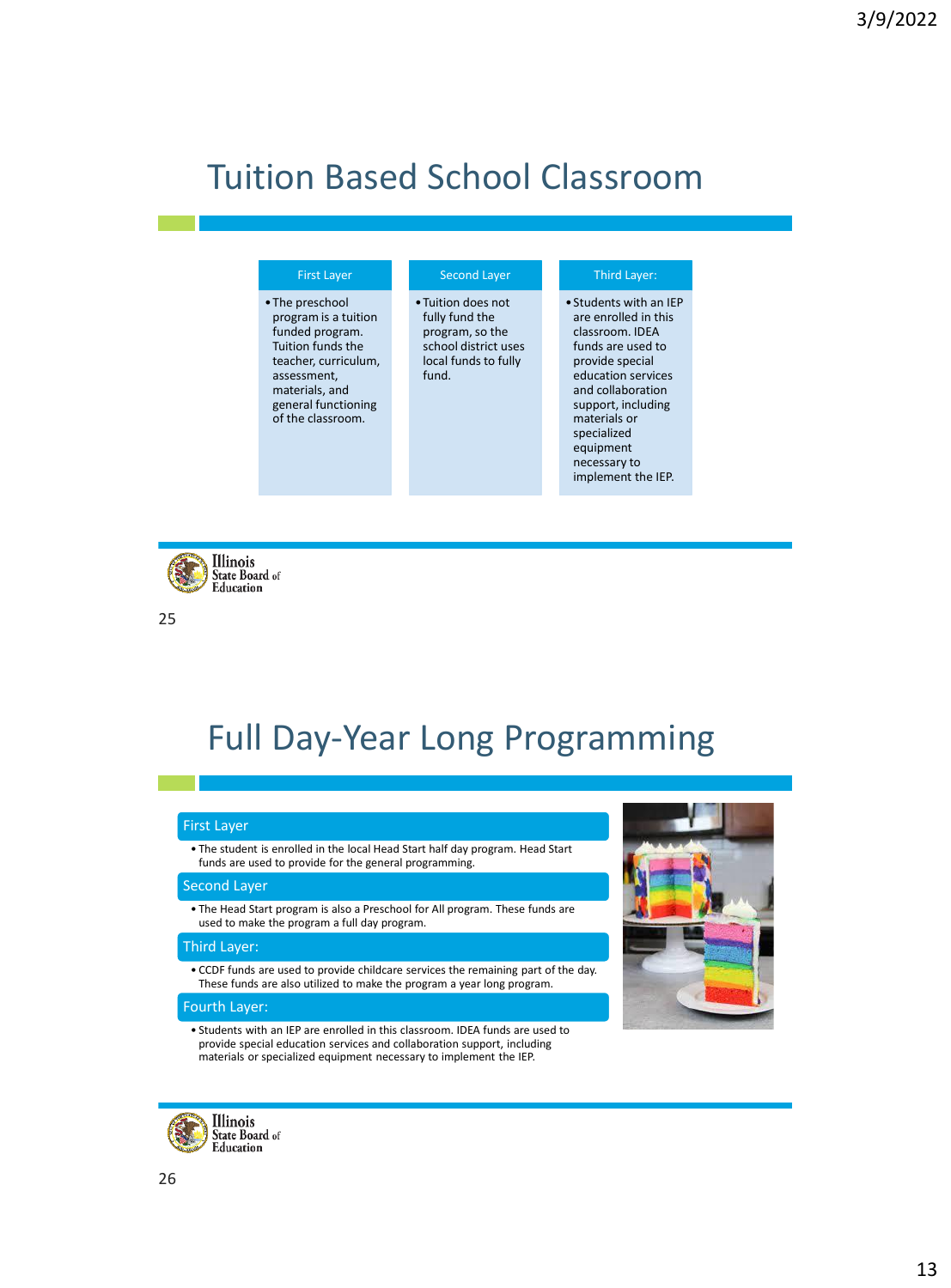# Family Childcare/Park District

#### First Layer

• The child attends a family childcare center and receives a portion of care paid for through CCDF funds.

#### Second Layer

• Three days a week for a two hours a day, the child attends a park district preschool program.

#### Third Layer:

• The child has an IEP and did not have access to a general education setting, so the district secured a spot at the park district program and pays the tuition using IDEA funds. IDEA funds are also used to provide special education services and collaboration support, including materials or specialized equipment necessary to implement the IEP.



27

### Preschool for All/Title I

#### First Layer

• The LEA/program is a Preschool for All program. These are the funds the program is receiving to operate a half day program.

Second Layer

• All schools within the district operate as Schoolwide, so the participating schools utilize Title I funding to supplement the other half day program.

#### Third Layer:

• Students with an IEP are enrolled in this classroom. IDEA funds are used to provide special education services and collaboration support, including materials or specialized equipment necessary to implement the IEP.

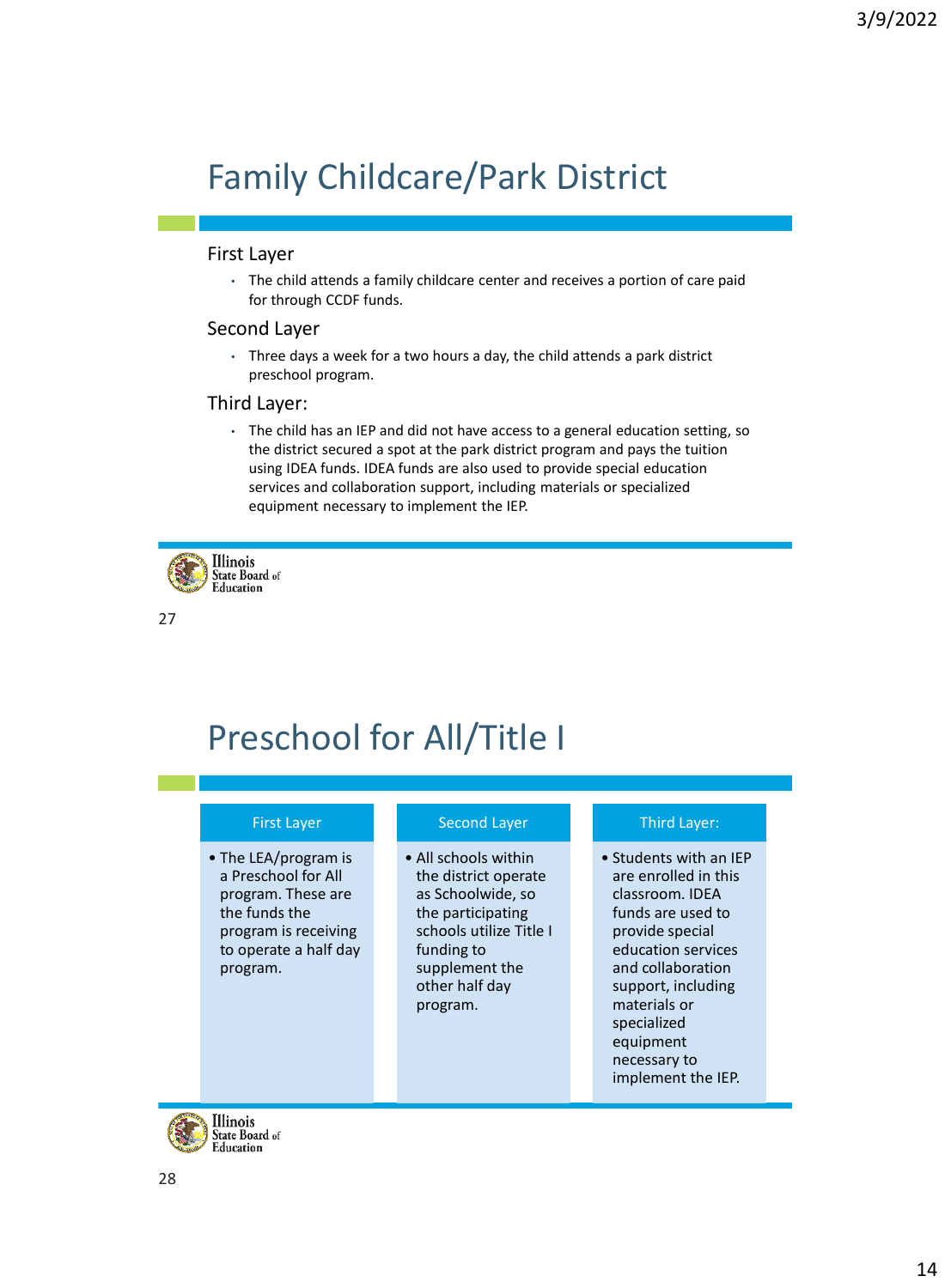# IDEA Funding as a Layer

IDEA funds will be used in varying degrees depending on the student

One student may require a special education teacher, physical therapist, occupational therapist, speech language pathologist, and specialized equipment.

Another student may need speech-language pathologist services.

Another student may require adapted materials.

The funding needed for each student changes depending on the needs.



29

# Allocability

- There are important administrative considerations when an LEA braids multiple funding sources to support a single project.
- The LEA must demonstrate allocability: costs charged to each program were allocable to that program.
- The money that funds a portion (or all) of a project must receive a benefit relative to the contribution it makes.

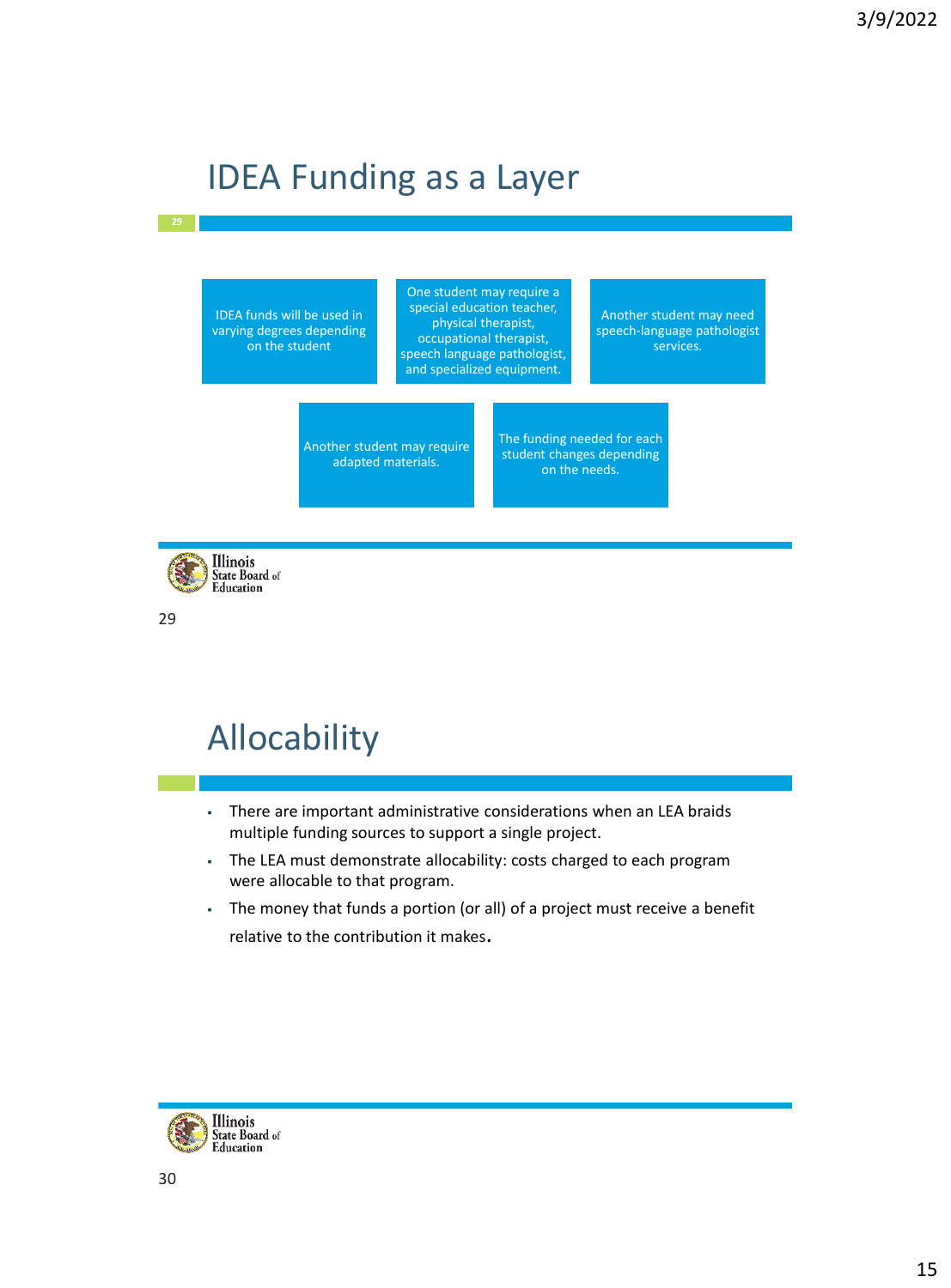# Cost Allocation Plans

- When layering funds, it is important to have a cost allocation plan in place.
- This is a document that states how a district will identify, accumulate, and distribute certain allowable administrative costs in grants and identifies the allocation methods used for distributing the costs.



▪ A written plan for allocating joint costs is required to support the distribution of those costs to the grant program.



31

### Cost Allocation Principles

- A cost that benefits two or more projects or activities in proportions that can be determined without undue effort or cost must be allocated to the projects based on the proportional benefit.
- A cost that benefits two or more projects or activities in proportions that cannot be determined because of the interrelationship of the work involved may be allocated or transferred to projects that are benefited based on any reasonable, documented basis.